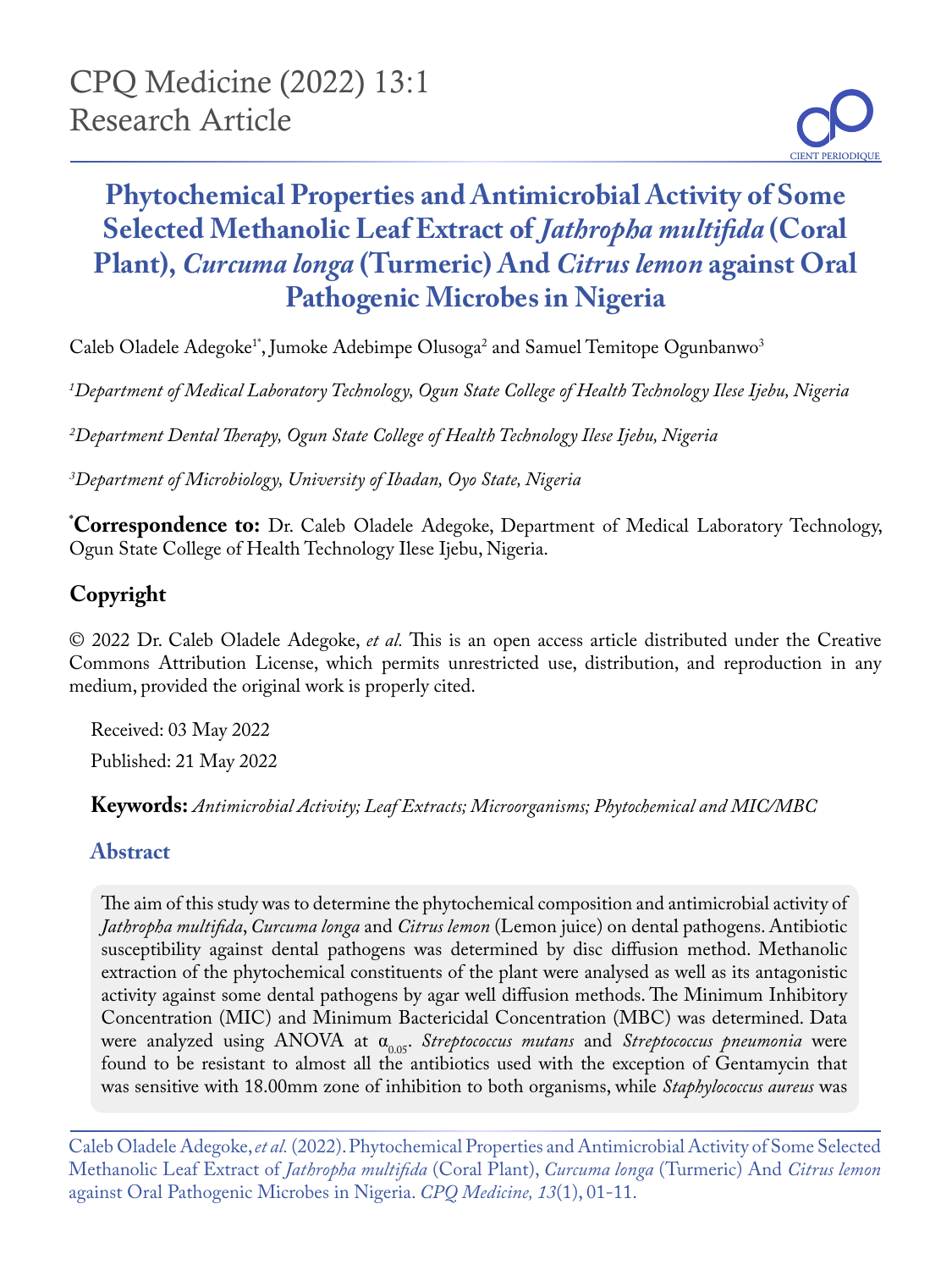resistant to Nitrofurantoin and Ampicillin. On the other hand, *Candida tropicalis* and *Candida alblican* were resistant to Metronidazole. Of all the three medicinal plants used *Citrus lemon* juice demonstrated highest antimicrobial activity with 25mm zone of inhibition against *Streptococcus mutans* and the least was 15 mm zone of inhibition against *Candida alblicans*. *Curcumin longa* leaf extract inhibited *Streptococcus mutans* with 21±0.00mm zone of inhibition while the least (15±0.00 mm) zone of inhibition was against *Candida tropicalis. Jathropha multifida* inhibited *Staphlococcus aureus* with 21±0.01mm zone of inhibition. All the plant extract had MIC of 32µg/ml against *Streptoccocus mutans* while MBC of *Curcuma longa* and that of (*Jathtropha multifida*) Coral plant were 16.00µg/ml against *Streptoccocus mutans*. In all the extracts there were presence of Alkaloid's value ranges between 23± to74.10±0.00 and had the Flavonoid's within 350.10 to 401.70±0.01 Phenols 1508.60, Tannins 580 to 490.00±0.00, Terpenoids, Phytate and Saponin in varying quantities. Plant extracts used in this study exhibited a remarkable antimicrobial activity against dental pathogens.

# **Introduction**

Oral hygiene is vital to general well-being and represents the characteristic of life as well as an individual [1]. Different species of microorganisms occupy the dental cavity, of which only very few has been identified (*Streptococcus mutans*) and many of these species have been implicated in oral infection [2]. Despite advancement in the medical sciences, plants are still thought to be a vital source of different drugs in various regions around the globe [3]. The practice of herbal products had become promising technique in treating common oral microbial infections [4]. Therefore, herbal mouthwash of origin is thought to be reducing assembly of pathogenic groups of microbes in the mouth and can serve as a substitute in patients with the tooth, gum [5]. or odontitis challenges [5].

As a result of this, majority of drugs are obtained from various plants, and numerous others are extracted from prototype components gotten from many species of plants. More than two million standard health professionals use more than 7500 species of plants which have curative potentials and medicinal value [6]. The drugs from plants are contributive and defensive in its approach in which the World Health Organization in 2007 reported that community health expenditure specific to dental care was 5-10 Tooth decay and oral infections treatment are likely to be very expensive that people have to struggle for throughout their lifetime.

Natural plant products are used even to correct numerous oral infections. In Burkina Faso, West Africa, more than 62 species of plants belong to 29 families documented to cure oral infections [7]. It is supposed that quarter of recommended drugs contains constituents taken from the plants in industrialized countries [8]. To cure many human diseases, plants were used, and knowledge about these plants is widespread all over the world which has been serving humanity from the time immemorial. These conventional systems are alive today over a large area of the world. About 80% of people from progressing countries rely on this system to cure human diseases [9]. Asian countries have used traditional medicine to correct much oral disease for more than 2000 years [10].

Anaerobic Gram-negative bacteria such as *Actinobacillus, Porphyromonas gingivalis, Fusobacterium* and *Prevotella* have been associated with periodontal diseases which leads to the case of oral infections [11].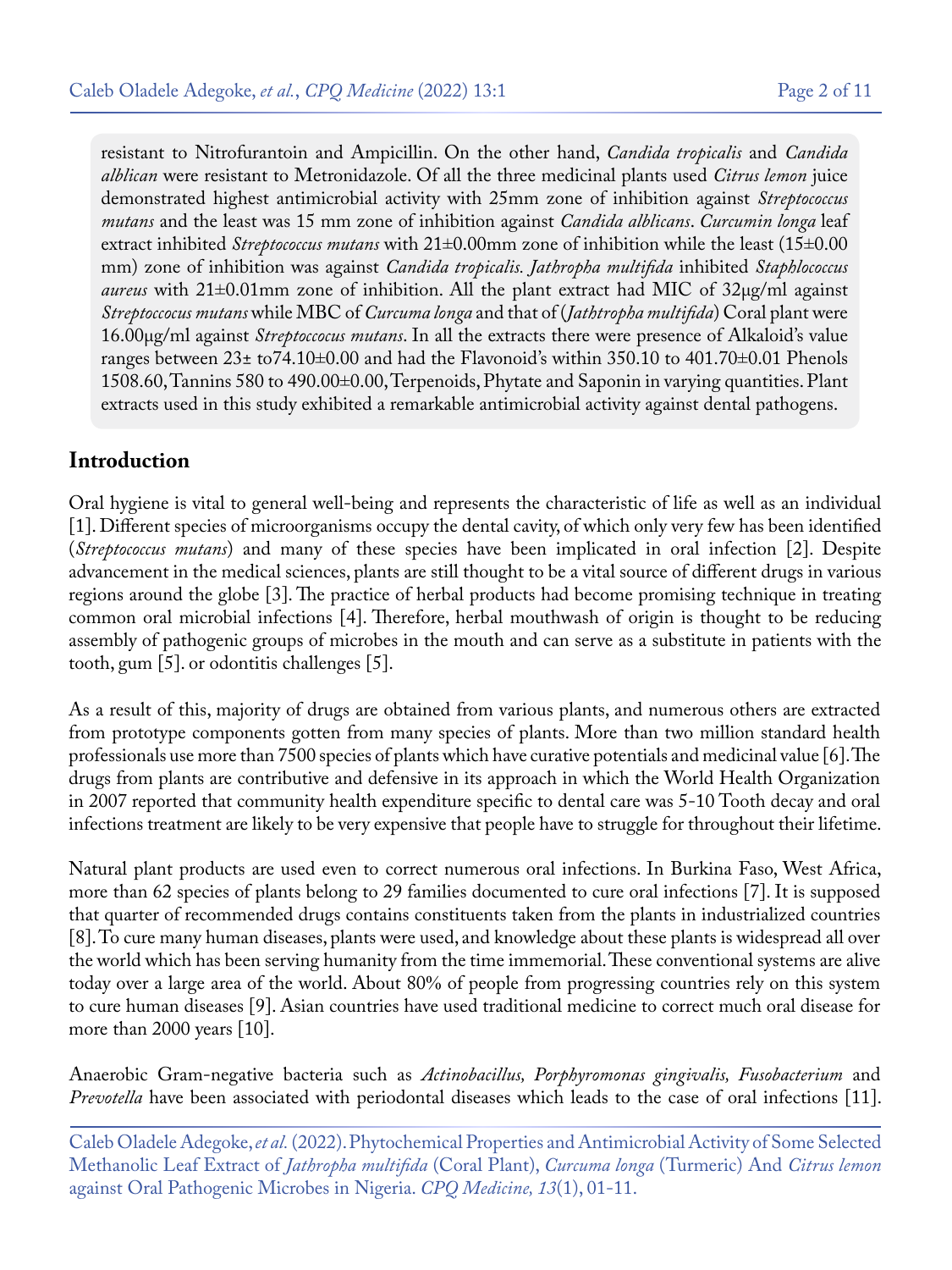Increased bacteria resistance to antibiotics, adverse effects of some antibacterial agents currently used in dentistry, financial considerations in developing countries, several agents that are commercially accessible can alter oral microbiota and have undesirable side-effects such as tooth colouring, vomiting and irritations [12]. Therefore, there is a need for substitute that are easily accessible with minimal effort in prevention and treatment that are safe, effective and easily affordable most especially in developing nations [12].

As a result of this, those living in the rural areas, would resort to seeking relief via traditional herbs that has gone through scientific investigations in treating dental infections and its management of human diseases. Therefore, the aim of this study was to determine the phytochemical composition and antimicrobial activity of *Coral plant, Curcumin longa,* and *Citrus lemon* (Lemon juice) *on* dental pathogens.

# **Materials and Methods**

#### **Collection of Samples**

The plant material of (*Jathropha multifida*), *Curcumin longa*, and *Citrus lemon* (Lemon juice) were all collected within the premises of Ogun State College of Health Technology Ilese ijebu, Nigeria where they were growing naturally. The authentication of the plant was done at the Department of Botany and microbiology Olabisi Onabanjo University ago iwoye, Ogun State. The indicator organisms (*Streptococcus mutans, Streptococcus pneumoniae, Staphylococcus aureus, Candida tropicalis* and *Candida alblican*) used in this work were from Department of Medical Laboratory Science, Ogun State College of Health Technology Ilese ijebu, the organisms were initially isolated and identified from Dental samples.

#### **Preparation and Sterilization of Media**

The media used in this study are Nutrient Agar (NA), Nutrient broth and Muller- Hinton Agar (MHA). The agars were weighed according to manufacturers' specification. The media were autoclave at 121°C for 15mins before commencement of all laboratory work.

#### **Culture Preservation**

The pure cultures of the isolates were sub-cultured into maintenance medium. It was then incubated at 37°C; the stock culture was stored at 4°C for subsequent use.

#### **Antibiotic Susceptibility Testing of the Indicator Organisms**

Antibiotic susceptibility test for each bacteria pathogen was performed using the disc diffusion method. Actively growing culture (0.1ml) containing 1 × 10°cfu/ml of each bacterium pathogen used was introduced into Petri dishes and 20ml of molten agar (Muller- Hinton Agar - MHA) added. The antibiotic sensitivity discs (Abtek Biological Ltd) consisting of different antibiotics namely Augmentin (30µg), Gentamycin (10µg), ofloxacin (5µg), Tetracycline (10µg), Metronidazole (10µg), Ampiclause (10µg), Ampicilline (10µg), Nalidixic (30µg), Cotrimoxazole (25µg), Amoxyline (30µg), Nitrofuratoin (300 µg), Ceflazidine (30µg) and Cefuroxime (30µg) were placed on the solidified agar surface. The plates were incubated aerobically at 37°C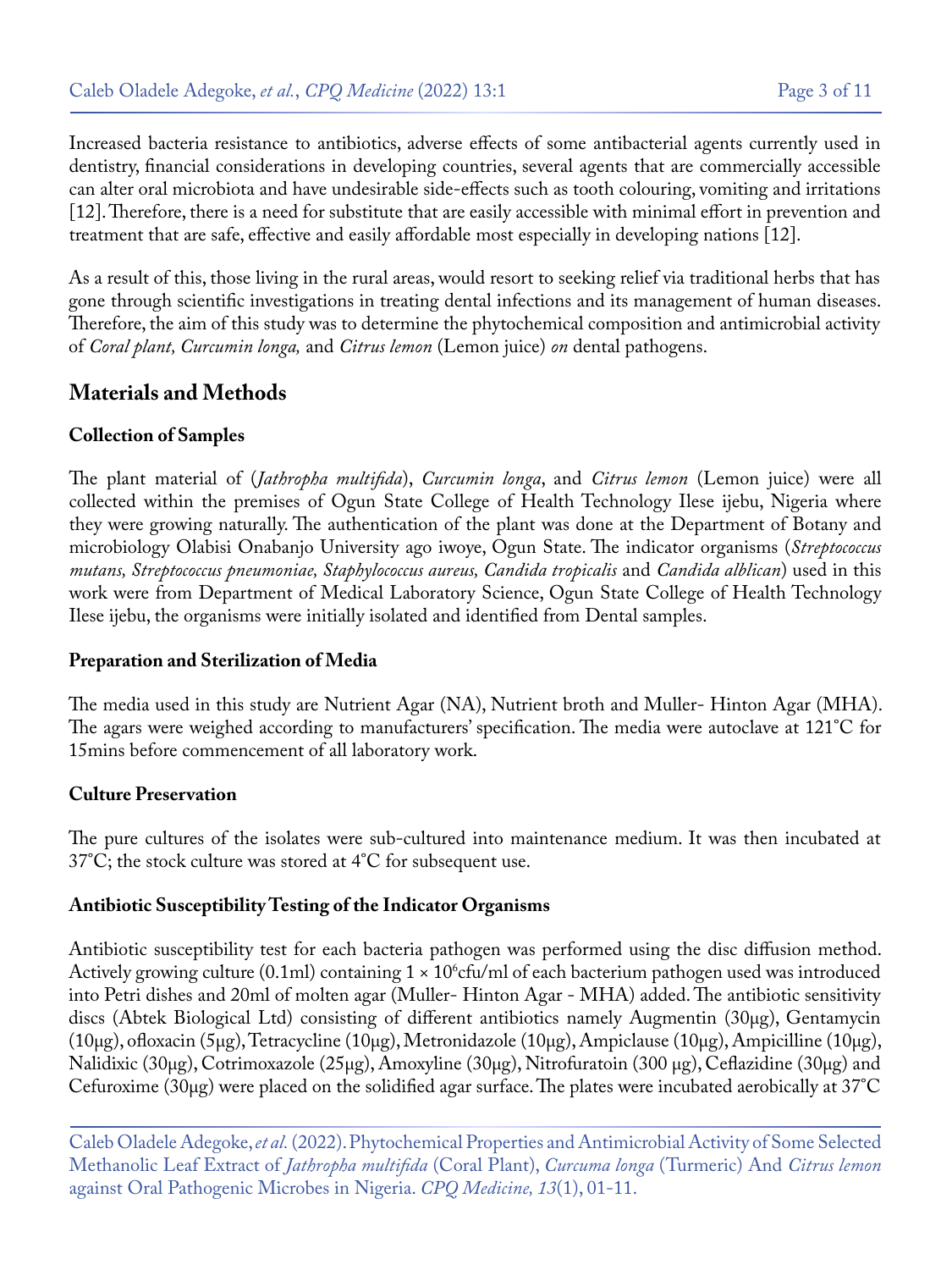for 24 h. After this period, the diameter of the zone of inhibition of each disc was measured. The zone of inhibition corresponded to the antibiotic activity of each disc [14]. Resistance was defined by the absence of a zone of inhibition. The relative susceptibility of each isolate to each antibiotic was shown by a clear zone of inhibition.

#### **Preparation of Leaf Extracts**

Twenty grams of each of the dried grounded leaves was weighed separately using weighing balance. This was transferred into conical flasks containing 80 ml of methanol. The different mixtures were placed on a mechanical shaker and allowed to macerate for 24 h, filtration was done using sterile filter cloth and the filtrate collected. The total filtrate collected was evaporated to dryness by pouring into sterile stainless plate and was kept in hot air oven at 50° C until whole moisture evaporates completely leaving powder behind [13].

#### **Antimicrobial Susceptibility Studies of Plant Leaves Extracts by Agar Well Diffusion**

This was carried out to determine the effects of methanolic leaves extract of selected plants against dental indicator organisms by methods described by [13]. A standardized inoculum of 0.5 McFarland standard containing 1.0 × 106cfu/ml was introduced onto the surface of sterile agar plates (MHA), and a sterile glass spreader was used for even distribution of inoculums. Well was dug on each of the plate with a sterile 6 mm diameter cork borer, 100µL of the crude extracts were introduced into the wells, allowed to stand at room temperature for about 30 mins. The standardized drugs gentamycin and Cotrimoxazole were used as positive control and DMSO solution only as negative control. The plates were incubated aerobically at 37° C and examined for zone of inhibition after 24 h. Each zone of inhibition was measured with a ruler and compared with the control in accordance to the method of [14,15].

#### **Minimum Inhibitory Concentration (MIC) And Minimum Bacteriocidal Concentration (MBC) Of Plant Leaves Extracts by Tube Technique**

Doubling dilution of 256µg/ml of antibiotics solution was made in 1ml volume of broth to 0.125µg/ml. One row of the test was inoculated with 0.02ml of 1 in 100 dilution of the overnight broth culture of the test organism of 0.5 McFarland standard equivalent to 0.1ml actively growing culture containing 1.0 × 106cfu/ ml of each bacterium pathogen used. The test was incubated aerobically at 37°C for 24 h. Two control tubes were maintained for each test batch which include tube containing extracts together with the growth medium without inoculum (antibiotic control) and the tube containing the growth medium, physiological saline with the inoculums (organism control). MIC was determined as the lowest concentration of the extracts with no visible growth (no turbidity) when compared with the control tubes. The MBC was determined by subculturing the test dilution on fresh solid medium (MHA) and further incubated at 37°C for 18 - 24 h. The lowest concentration of MIC tubes with no visible bacterial growth on solid medium was regarded as MBC as described by [15].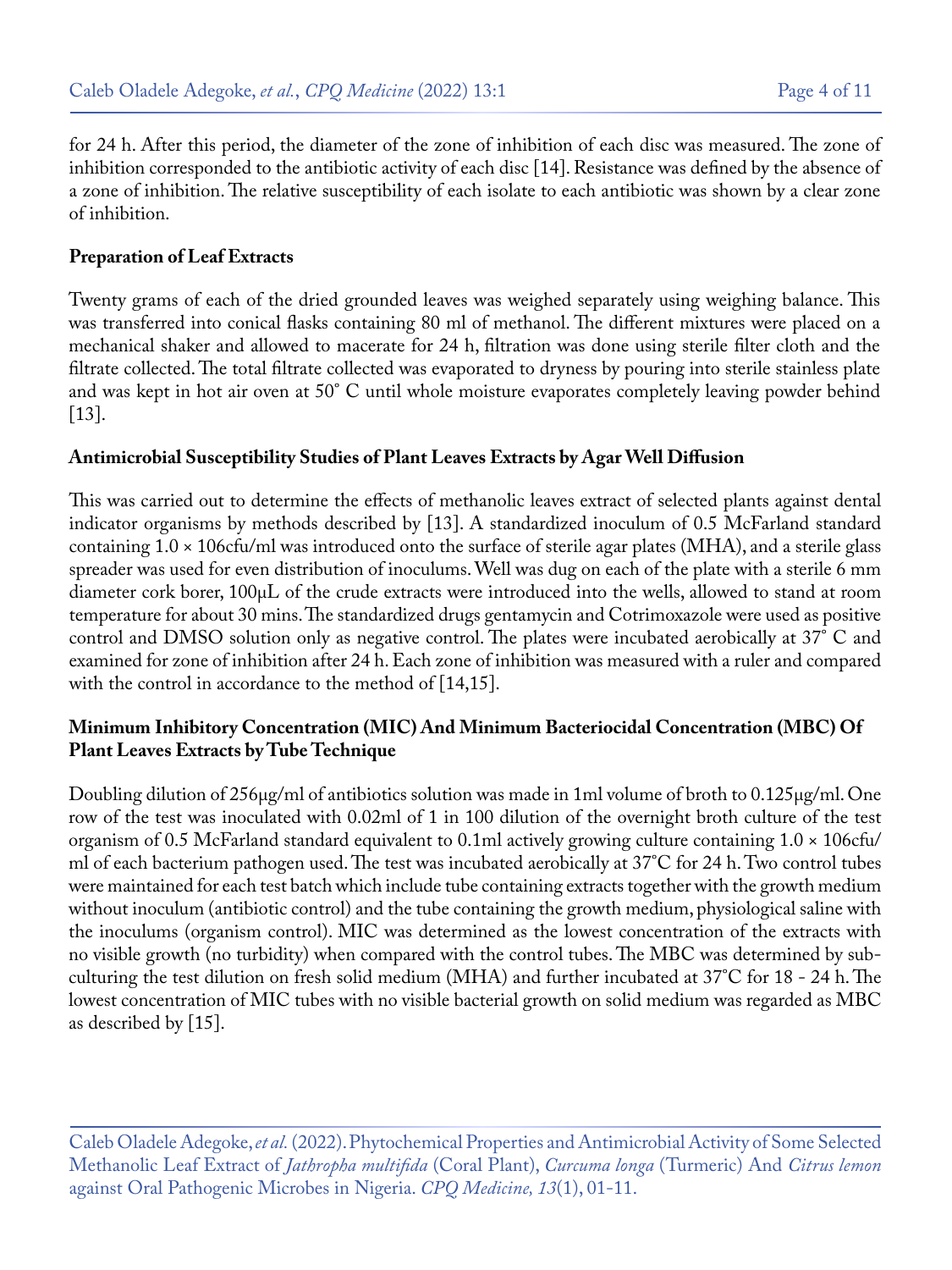#### **Phytochemical Screening of the Leaves of the Plant Samples**

Phytochemical analysis was carried out to determine the quantity of alkaloids, flavonoids, phenols, steroids, tannins, and terpenoids present in the extracts using standard methods [16-18].

#### **Statistical Analysis**

One-way analysis of variance (ANOVA) was worked out to find out the significance of the treatments. The treatments were separated by least significance different (LSD) at P 0.05 level.

### **Results**

This study centers on selected medicinal plants extract (*Coral plant, Curcumin longa,* and *Citrus lemon* (Lemon juice) as a curative measure against oral pathogenic fungi and bacteria.

Table 1 Shows antibiotics susceptibility test of the indicator organisms obtained from dental samples. Different antibiotics such as Augmentin, Tetracycline, Ofloxacine, Gentamycine, Cotrimozazole, Ampicillin, Nalidixic, Cotrimoxazole, Nitrofurantoin, Metronidazole and Ampiclause were used. Augmentin showed 20.10mm zone of inhibition against *Staphylococcus aureus*. Gentamycin and Cotrimoxazole inhibited *Staphylococcus aureus* with 20.00 mm zone of inhibition while Ampicillin had 9.00mm zone of inhibition against the same organisms. Augmentin, tetracycline and Cotrimoxazole had 12.00mm zone of inhibition against *Streptococcus mutans*. Ampiclause had 7.00mm zone of inhibition against *Streptococcus mutans* which was the least although, Gentamycin showed 18.00mm zone of inhibition against *Streptococcus mutans* and *Streptococcus pneumoniae*. Metronidazole had 10mm and 12mm zone of inhibition against *Candida tropicalis* and *Candida alblican* respectively while other antibiotics had no effect on *Candida tropicalis* and *Candida alblican*.

|                          | Antibiotics used $(\mu g)/z$ one of inhibition (mm) |        |       |            |              |           |               |           |                    |
|--------------------------|-----------------------------------------------------|--------|-------|------------|--------------|-----------|---------------|-----------|--------------------|
| Organisms                | $\frac{\text{Aug}}{30}$                             | Tet 10 | Of 5  | Gent<br>10 | $\cot$<br>25 | Amp<br>30 | <b>Nit 30</b> | Metro10   | Ampi-<br>clause 10 |
| Streptococcus<br>mutans  | 12.00                                               | 12.00  | 13.00 | 18.00      | 12.00        | 9.00      | 8.10          | <b>NA</b> | 7.00               |
| Streptococcus<br>pneumo  | 12.40                                               | 11.30  | 12.00 | 18.00      | 11.20        | 8.50      | 9.00          | <b>NA</b> | 10.20              |
| Staphylococcus<br>aureus | 20.10                                               | 19.50  | 19.00 | 20.00      | 20.00        | 0.00      | 10.00         | <b>NA</b> | 9.00               |

*Table 1: Susceptibility of the dental pathogens to Antibiotics*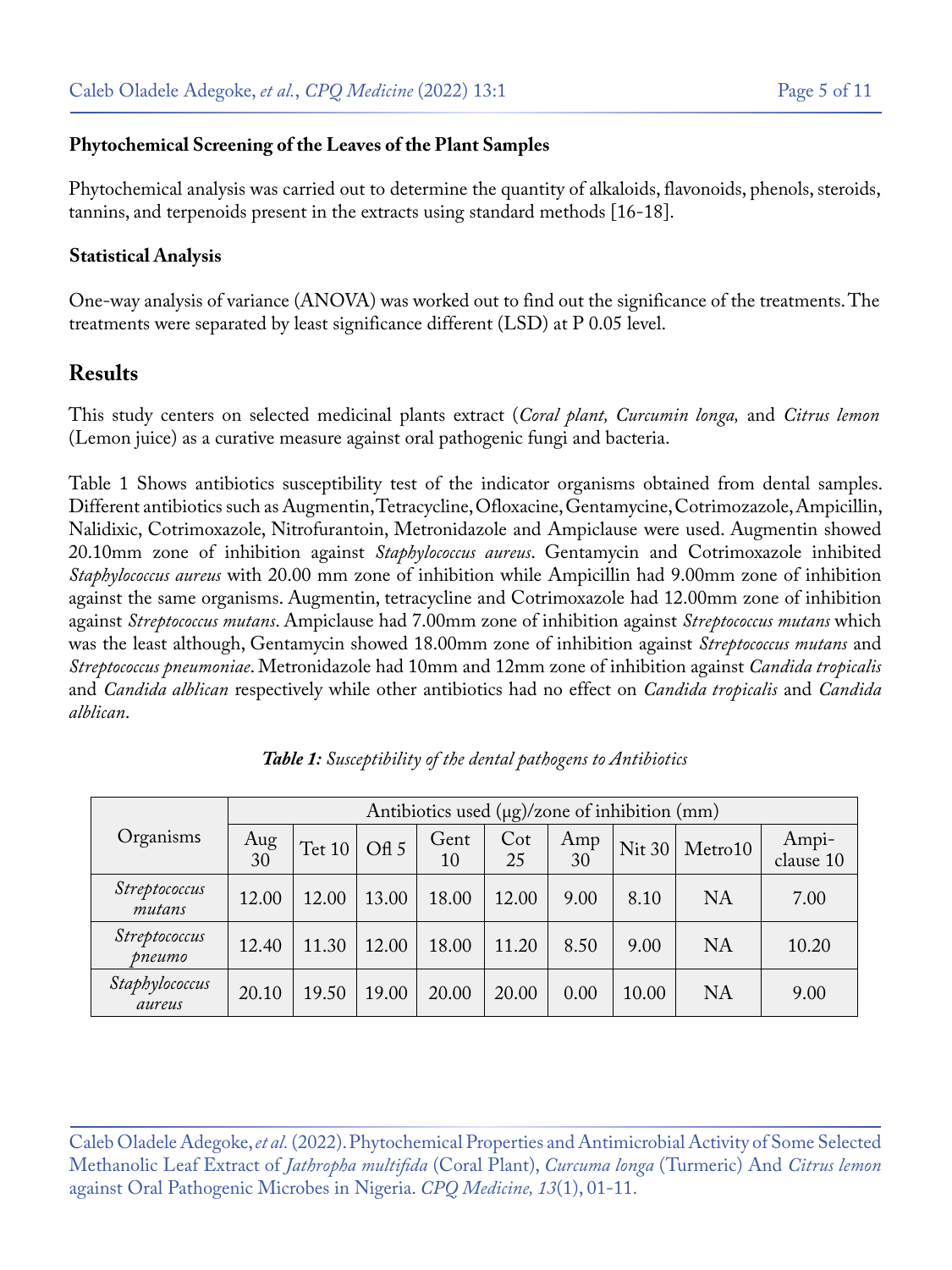| Candida tropi-<br>calis | NA        |                                | $\Delta$<br>N   | NA | $N$ .<br>ΝA     | $\Delta A$ | NΑ | $-2.00$ | NA |
|-------------------------|-----------|--------------------------------|-----------------|----|-----------------|------------|----|---------|----|
| Candida ablican         | <b>NA</b> | $\mathsf{I}$ $\mathsf{A}$<br>N | $\Delta V$<br>N | NA | $N\Delta$<br>NA | NA         |    | 10.00   | NA |

key: Zone of inhibition: Sensitive ≥ 20mm, Intermediate between 15-19mm, ≤Resistance Less than 14 mm. Aug -Augmentin., Tet – tetracycline., Ofl – Ofloxacin, Gent – Gentamycin, cot -cotrimoxazole, Amp- Ampicillin, Nit – Nitrofurantoin, metro – Metronidazole and Amp- amp NA clause and NA- Not Applicable.

Table 2 shows antagonistic activity of medicinal plants extract against the bacterial and fungi indicator organisms. (Lemon juice) Citrus lemon has the highest zone of inhibition (25mm) against *Streptococcus mutans*, closely followed by (Tumeric) *Curcuma longa* which has 21mm zone of inhibition against *Streptococcus mutans* while (*lemoin juice*) *Citrus lemon* had 15mm as the zone of inhibition against *Candida albican*. (*Tumeric*) Curcuma longa has 21mm zone of inhibition against *Streptococcus mutans*, followed by 18mm zone of inhibition against Staphylococcus aureus while the lowest zone of inhibition was 15mm against *Candida tropicalis*.

*Table 2: Antagonistic activity of plant extract against selected oral diseases pathogens*

| Organism                 | Tumeric       | Lemon Juice   | Jathropha mutifida |  |
|--------------------------|---------------|---------------|--------------------|--|
| Streptococcus mutans     | $21 \pm 0.00$ | $25 \pm 0.00$ | $16\pm0.00$        |  |
| Streptococcus pneumoniae | $17\pm0.00$   | $21 \pm 0.10$ | $18 \pm 0.00$      |  |
| Staphylococcus aureus    | $18 \pm 0.58$ | $18 \pm 0.00$ | $21 \pm 0.01$      |  |
| Candida albican          | $16 \pm 0.02$ | $15 \pm 0.01$ | $17\pm0.00$        |  |
| Candida tropicalis       | $15\pm0.00$   | $16\pm0.01$   | $16\pm0.00$        |  |

(*Jathropha multifida*) Coral plant had 21±0.01mm zone of inhibition against Staphylococcus aureus followed by 18±0.00mm zone of inhibition against *Streptococcus pneumoniae* while the lowest zone of inhibition of 16±0.00mm was against *Candida tropicalis*.

The Minimum Inhibitory Concentration (MIC) and Minimum Bactericidal Concentration (MBC) of the three different species of plant extract were investigated against selected oral diseases pathogens (Table 3). All the plant extract had MIC of 32µg/ml against *Streptoccocus mutans* while MBC of *Curcuma longa* and that of (*Jathropha multifida*) Coral plant were 16.00µg/ml against *Streptoccocus mutans* while (*lemon juice*) *Citrus lemon* had MBC of 32.00µg/ml against *Streptoccocus mutans*. All the plant extract except (*Jathropha multifida*) *Coral plant* had MIC and MBC of 64.00µg/ml against *Streptococcus pneumoniae* while (*Jathropha multifida*) *Coral plant* had MBC of 32µg/ml. *Curcuma longa* and (*lemon juice*) *Citrus lemon* had equal value of MIC (128.00µg/ml) against *Staphylococcus aureus* while that of (*Jathropha multifida*) *Coral plant* against *Staphylococcus aureus* was 64.00µg/ml. The MIC and MBC of the three plants extract against *Candida alblican* was 32.00µg/ml with the exception of *Curcuma longa* that had MBC of 8.00µg/ml. The MIC and MBC all the plant extract was 32µg/ml against *Candida tropicalis* with the exception of MBC of *Jathropha multifida Coral plant* and (*lemon juice*) *Citrus lemon* that had 8.00µg/ml against *Candida tropicalis*.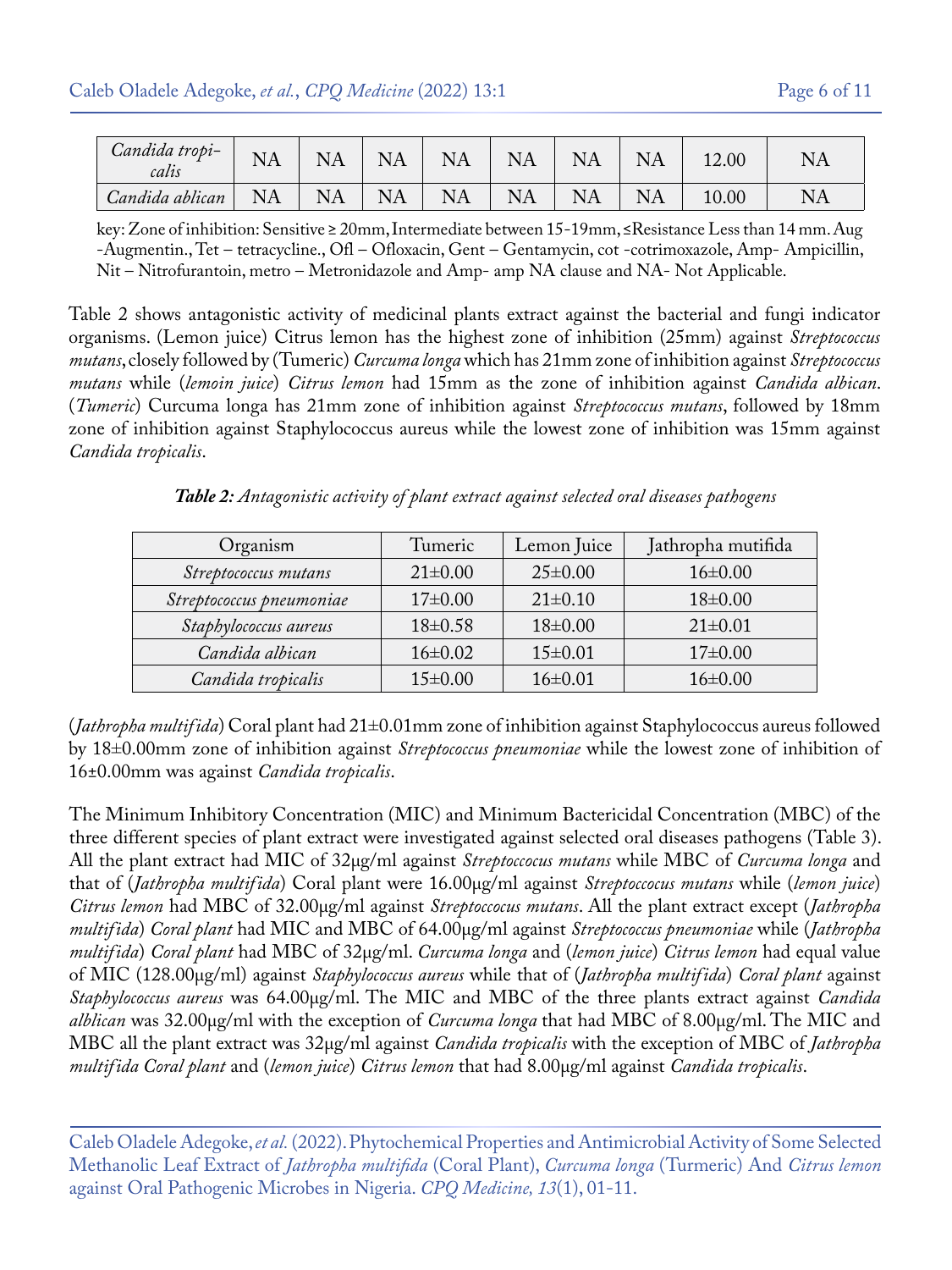| Test Organism            | MIC ( $\mu$ g /ml)<br>/MBC $(\mu g$ /ml) | Tumeric | Lemon<br>Juice | Jathropha muti-<br>fida |
|--------------------------|------------------------------------------|---------|----------------|-------------------------|
|                          | <b>MIC</b>                               | 32.00   | 32.00          | 32.00                   |
| Streptococcus mutans     | <b>MBC</b>                               | 16.10   | 32.00          | 16.00                   |
|                          | <b>MIC</b>                               | 64.00   | 64.00          | 64.00                   |
| Streptococcus pneumoniae | <b>MBC</b>                               | 64.00   | 64.00          | 32.00                   |
|                          | <b>MIC</b>                               | 128.00  | 128.00         | 64.00                   |
| Staphylococcus aureus    | <b>MBC</b>                               | 64.00   | 128.00         | 64.00                   |
|                          | <b>MIC</b>                               | 32.00   | 32.00          | 32.00                   |
| Candida albican          | <b>MBC</b>                               | 8.00    | 32.00          | 32.00                   |
|                          | <b>MIC</b>                               | 32.00   | 32.00          | 32.00                   |
| Candida tropicalis       | <b>MBC</b>                               | 32.00   | 8.00           | 8.00                    |

*Table 3: Minimum Inhibitory Concentration (MIC) and Minimum Bacteria Concentration (MBC) of plant extract against selected oral diseases pathogens*

The phytochemicals constituents of selected plants extract were alkaloids, Flavonoids, Phenols, Tannins, Terpenoids, Saponins and phytate which were all present in substantial quantities in the methanolic extract of the plant as shown in Table 4. Phenol's content of (*Jathropha muitifida*) *Coral plant* was 1650.40±0.10mg/ kg, that of (*Lemon juice*) *Citrus lemon* was 1601.20±0.00mg/kg while *Curcuma longa* had 1508.60±0.01 mg/ kg. *Coral plant* had the highest Alkaloid content of 74.10±0.01%, followed by *Lemon juice*) *Citrus lemon*  (50.20±0.00%) and the lowest of 23.00±0.00% in *Curcuma longa*. *Curcuma longa* had 580.00±0.1mg/kg of Tannins, followed by (*Lemon juice*) *Citrus lemon* which had 520.10±0.00mg/kg and (*Jathropha multifida*) Coral plant had 490±0.00mg/kg of Tannins.

| <b>Table 4:</b> Quantity of active ingredient present in the selected plants extracts |  |
|---------------------------------------------------------------------------------------|--|
|---------------------------------------------------------------------------------------|--|

| Phytochemicals    | (Tumeric)<br>Curcuma longa | (Lemon juice)<br>Citrus lemon | (Jathropha mutifida)<br>Coral plant |  |
|-------------------|----------------------------|-------------------------------|-------------------------------------|--|
| Alkaloid $(\% )$  | $23.00 \pm 0.00$           | $50.20 \pm 0.00$              | 74.10±0.01                          |  |
| Flavonoid (mg/kg) | 401.70±0.01                | 398.90±0.01                   | 350.10±0.00                         |  |
| Phenols (mg/kg)   | 1508.60±0.01               | 1601.20±0.00                  | 1650.40±0.10                        |  |
| Tannins (mg/kg)   | 580.00±0.1                 | 520.10±0.00                   | 490.00±0.00                         |  |
| Terpenoids (mgkg) | 300.80±0.00                | 280.00±0.00                   | 260.10±0.00                         |  |
| Phytate (mg/kg)   | 40.01                      | 60.00                         | 74.00                               |  |
| Saponin (%)       | 50.01                      | 65.00                         | 74.00                               |  |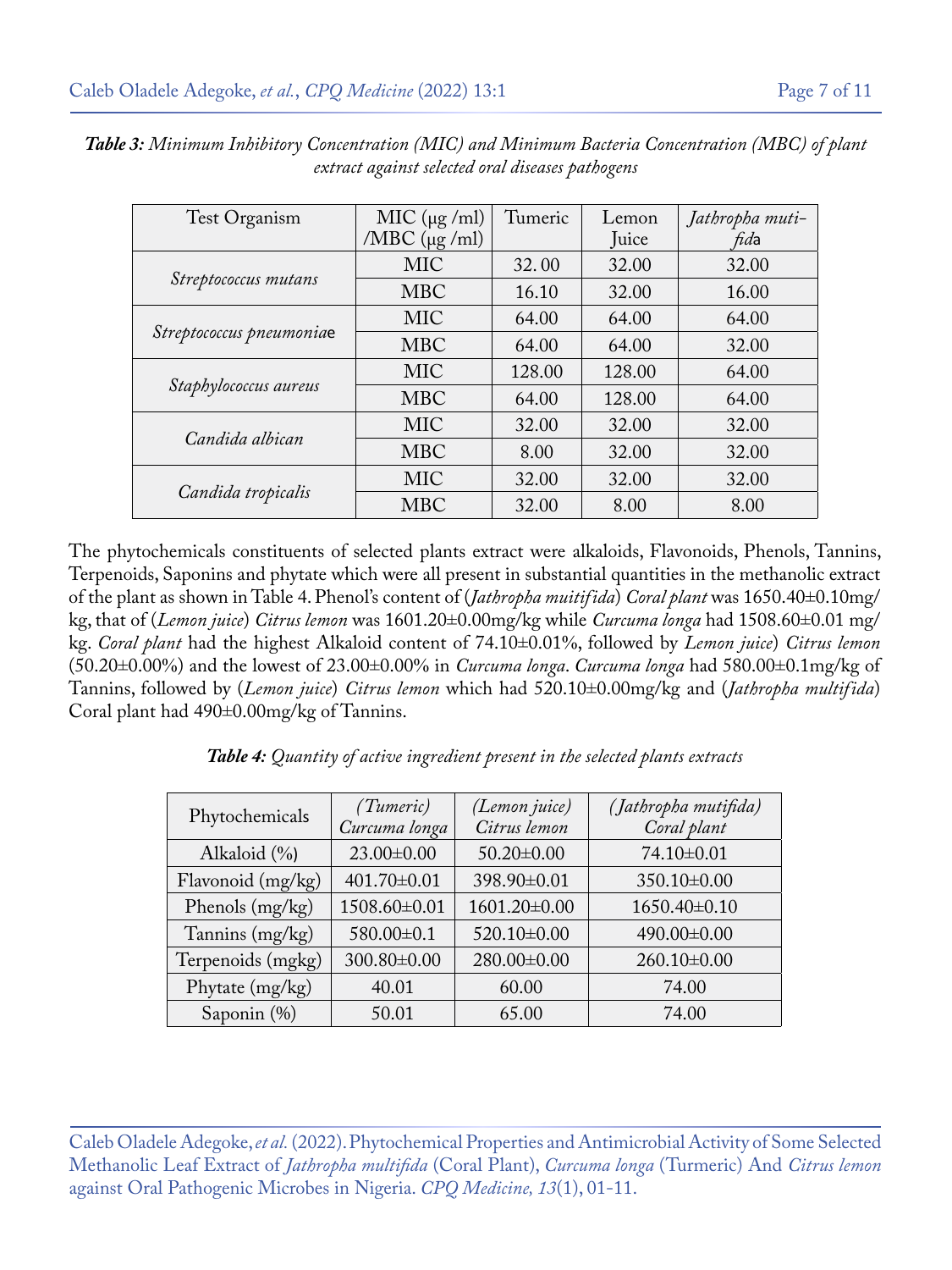### **Discussion**

The use of old-style medicine and plants that are medicinal as a substitute therapy for the treatment of microbial infections in most developing countries is a major basis for the maintenance of good health. Three different plant species were investigated in this study namely, (Tumeric) *Curcumin longa*, (*Lemon juice*) *Citrus lemon* and (*Jathropha multifida*) *Coral plant* using methanol for the extraction in order to evaluate their antibacterial activity against dental pathogens such as *Streptococcus mutans, Streptococcus pneumoniae, Staphylococcus aureus, Candida albican*, and *Candida tropicalis*.

Most of the pathogens used in this study were multidrug resistant to antibiotics. The pathogens were observed to be resistant to more than three antibiotics used in this research. Bacterial resistance is the ability of pathogens to prevent antibiotic bactericidal or bacteriostatic effect [19]. Excessive and unintentional usage of antibiotic contributed to resistance development in bacteria [20]. Resistance of these antibiotic could be due to extrachromosomal genes which can be transfered through plasmid, transposon, transduction, transformation and integron [21]. Resistance of antibiotic such as Augmentin, Tetracycline, Ofloxacine, Gentamycine, Cotrimozazole, Ampicillin, Nalidixic, Nitrofurantoin, Metronidazole and Ampiclause may also occur via mutation that change arbitrarily by certain physical or chemical factor [22,23].

Significant effect of antagonistic activity of *Curcuma longa*, (*Lemon juice*) *Citrus lemon* and (*Jathropha multifida*) *Coral plant* against dental pathogen reveal that it is more active than the commercially sold antibiotic which agreed with the research findings of [24] and [25] who demonstrated the methanolic extracts of thyme to be more suppressing and inhibitory against food pathogens. More so the extracts could bind to membrane proteins by hydrophobic and hydrogen bonding of the pathogens and thus changing the permeability of the membranes leading to their death [25]. The Minimum Inhibitory Concentration (MIC) and Minimum Bactericidal Concentration (MBC) had close similarity with disc diffusion result. This result aligns with Bartelt *et al.*, [26] who reported that MIC and MBC interrelated with agar diffusion method. However, MIC result could help a physician in choosing from among a group of similar drugs for treatment.

The phytochemicals such as alkaloids, Flavonoids, Phenols, Tannins, Terpenoids, Saponins and phytate were all present in considerable amounts in the methanolic extract of the plant and shows promising antimicrobial effect [27]. These findings aligned with the research of Ramona Barbieri *et al*. [28] who showed that these phytochemicals are capable to affect multiple target site against the pathogens. The research shows that all plants extracts were potentially active in suppressing microbial growth of dental with variable potency [29]. The phytochemical components detected in the present study have been documented by other researchers for different antibacterial properties [30,31]. This study was also in agreement with the findings of other researchers who showed that phytochemical constituents were reported to be responsible for many antimicrobial activities of different plant species [32,33]. Flavonoids and tannins have been reported to be synthesized by plants in response to microbial infections and are good antibacterial agents [34].

# **Conclusion**

Medicinal plants use in this research possess antimicrobial compounds that inhibited dentals pathogens. The presence of phytochemicals such as alkaloids, Flavonoids, Phenols, Tannins, Terpenoids, Saponins and

Caleb Oladele Adegoke, *et al.* (2022). Phytochemical Properties and Antimicrobial Activity of Some Selected Methanolic Leaf Extract of *Jathropha multifida* (Coral Plant), *Curcuma longa* (Turmeric) And *Citrus lemon* against Oral Pathogenic Microbes in Nigeria. *CPQ Medicine, 13*(1), 01-11.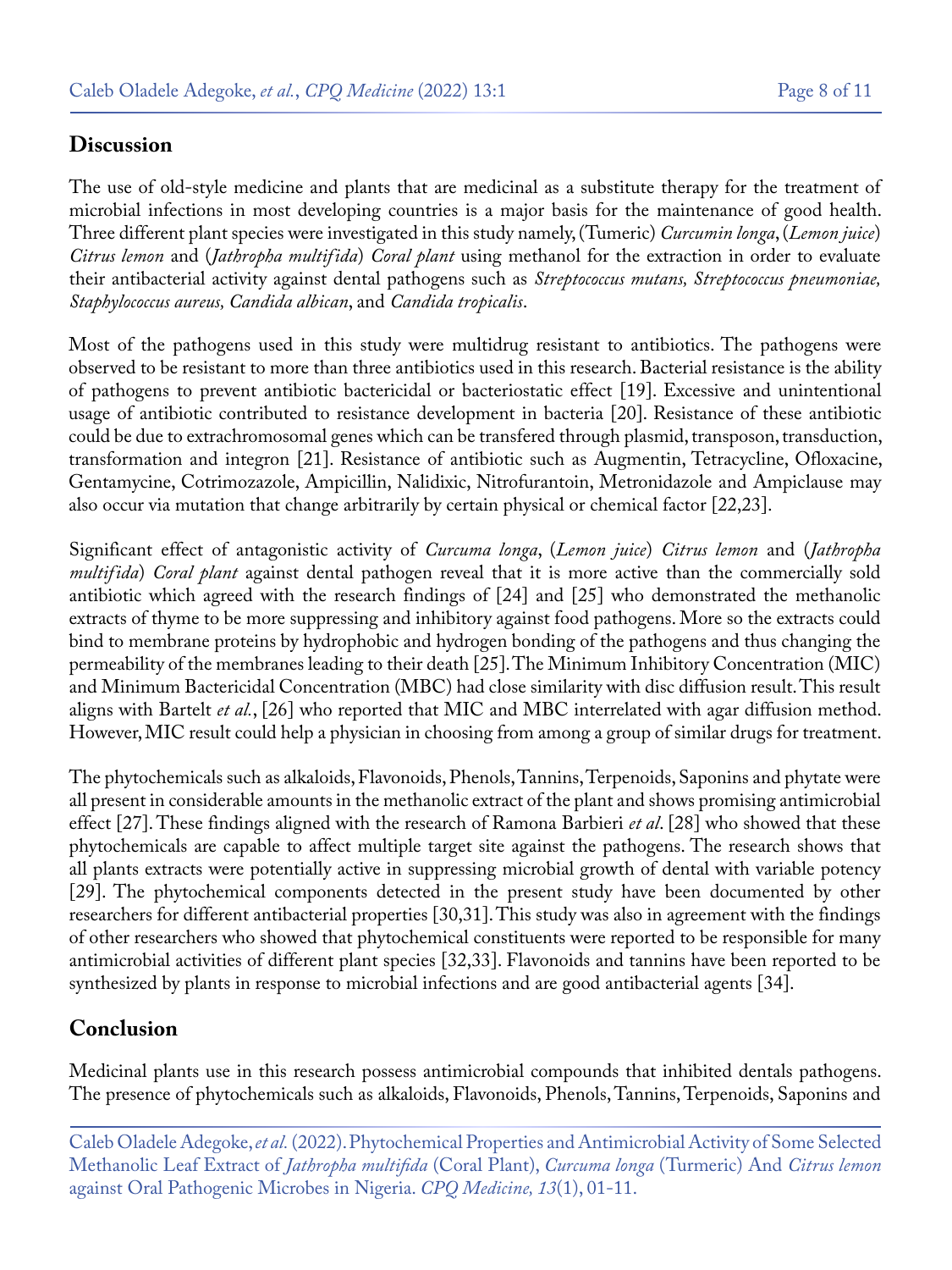phytate suggested the usefulness of plants in drug production with better healing capacity for various dental infections and can therefore serve as antimicrobial agents in new drug formulation and recommended as an alternative medicine for management of various dental infections.

# **Bibliography**

1. [Xia, J. S., Guo, D. L., Zhang, Y., Zhou, Z. N., Zeng, F. D. & Hu, C. J. \(2000\). Inhibitory effects of dauricine](https://pubmed.ncbi.nlm.nih.gov/11263249/)  [on potassium currents in guinea pig ventricular myocytes.](https://pubmed.ncbi.nlm.nih.gov/11263249/) *Acta Pharmacologica Sinica., 21*(1), 60-64.

2. [Allan Radaic Yvonne Kapila, L. \(2021\). The oralome and its dysbiosis: New insights into oral microbiome](https://pubmed.ncbi.nlm.nih.gov/33777334/)[host interactions computational and structural.](https://pubmed.ncbi.nlm.nih.gov/33777334/) *Biotechnology Journal, 19,* 1335-1360.

3. [Abayomi Sofowora, Eyitope Ogunbodede & Adedeji Onayade \(2013\). The Role and Place of Medicinal](https://www.ncbi.nlm.nih.gov/pmc/articles/PMC3847409/) [Plants in the Strategies for Disease Prevention.](https://www.ncbi.nlm.nih.gov/pmc/articles/PMC3847409/) *Afr J Tradit Complement Altern Med., 10*(5), 210-229.

4. [Lamster, I. \(1992\). Host mediators in gingival crevicular fluid: Implications for the pathogenesis of](https://pubmed.ncbi.nlm.nih.gov/1730070/)  periodontal disease. *[Crit Rev Oral Biol Med., 3](https://pubmed.ncbi.nlm.nih.gov/1730070/)*(1-2), 31-60.

5. [Abayomi Sofowora, Eyitope Ogunbodede & Adedeji \(2013\). The role and place of medicinal plants in](https://pubmed.ncbi.nlm.nih.gov/24311829/)  the strategies for Disease Prevention. *[Afr J Tradit Complement Altern Med., 10](https://pubmed.ncbi.nlm.nih.gov/24311829/)*(5), 210-229.

6. [Agbor A. M., Naidoo, S. & Mbia, A. M. \(2011\). The role of traditional healers in tooth extractions in](https://pubmed.ncbi.nlm.nih.gov/21624132/)  Lekie Division, Cameroon. *[Journal of Ethnobiology and Ethnomedicine., 7](https://pubmed.ncbi.nlm.nih.gov/21624132/)*(15).

7. [Runyoro, D. K. B., Ngassapa, O. D., Matee, M. I. N., Joseph, M. J. & Moshid \(2006\). Medicinal plants used](https://pubmed.ncbi.nlm.nih.gov/16458463/) [by Tanzanian traditional healers in the management of Candida infections.](https://pubmed.ncbi.nlm.nih.gov/16458463/) *Journal of Ethnopharmacology, 106*[\(2\), 158-165.](https://pubmed.ncbi.nlm.nih.gov/16458463/)

8. [Willett, W. C. & Leibel, R. L. \(2002\). Dietary fat is not a major determinant of body fat.](https://pubmed.ncbi.nlm.nih.gov/12566139/) *American Journal of Medicine, 113*[\(Suppl. 9B\), 47-59S.](https://pubmed.ncbi.nlm.nih.gov/12566139/)

9. [Martins Ekor \(2013\). The growing use of herbal medicines: issues relating to adverse reactions and](https://pubmed.ncbi.nlm.nih.gov/24454289/)  [challenges in monitoring safety.](https://pubmed.ncbi.nlm.nih.gov/24454289/) *Front Pharmacol., 4,* 177.

10. [Kah Yan How, Keang Peng Song & Kok Gan Chan \(2016\). Porphyromonas gingivalis: An Overview of](https://pubmed.ncbi.nlm.nih.gov/26903954/) [Periodontopathic Pathogen below the Gum Line.](https://pubmed.ncbi.nlm.nih.gov/26903954/) *FrontMicrobiol., 7,* 53.

11. [Susanne Kraemer, A., Arthi Ramachandran & Gabriel Perron, G. \(2019\). Antibiotic pollution in the](https://www.ncbi.nlm.nih.gov/pmc/articles/PMC6616856/)  [environment. microbial ecology to public policy.](https://www.ncbi.nlm.nih.gov/pmc/articles/PMC6616856/) *Microorganisms, 7*(6), 180.

12. [Norrby, S. R. \(1992\). Future trends in antibiotic therapy.](https://pubmed.ncbi.nlm.nih.gov/1488628/) *Scand J Infect Dis.,* Suppl 83, 41-45.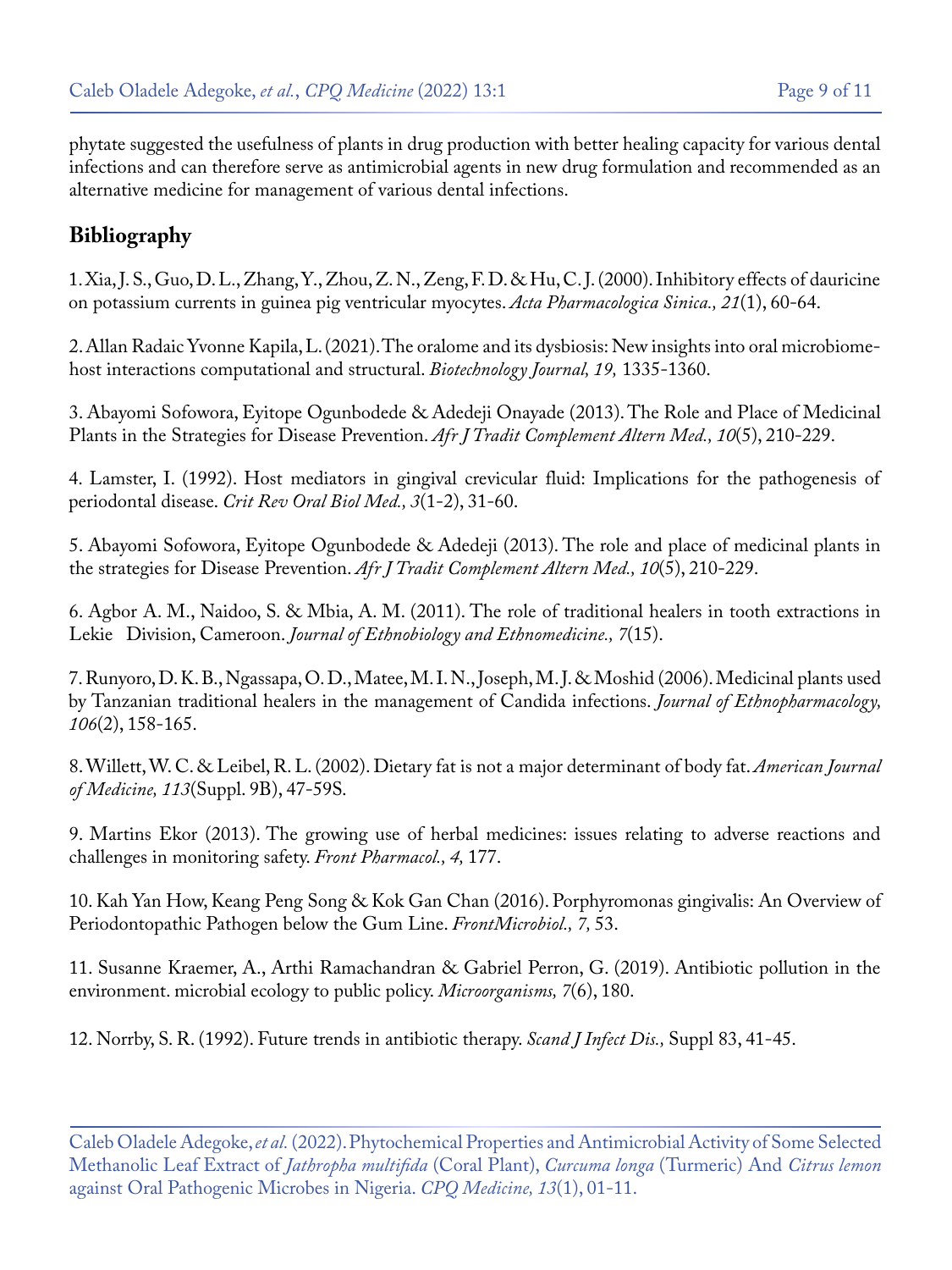13. [Orji, O. U., Ibiam, U. A., Aja, P. M., Uraku, A. J., Ezeani, N. & Alum, E. U. \(2015\). Hepatotoxic effects](https://www.semanticscholar.org/paper/Hepatotoxic-effects-of-Aqueous-Extract-of-leaves-on/32134fcbb8a8e59d47f7cee406602805774d9885) [of aqueous eextract of psychotria microphylla leaves on clarias giriepinus juveniles.](https://www.semanticscholar.org/paper/Hepatotoxic-effects-of-Aqueous-Extract-of-leaves-on/32134fcbb8a8e59d47f7cee406602805774d9885) *Journal of Pharmacy and [Biological Sciences, 10](https://www.semanticscholar.org/paper/Hepatotoxic-effects-of-Aqueous-Extract-of-leaves-on/32134fcbb8a8e59d47f7cee406602805774d9885)*(4), 60-68.

14. [Akinyemi, K. O., Oluwa, O. K. & Omomigbehin, E. O. \(2006\). Antimicrobial activity of crude extracts](https://www.ajol.info/index.php/ajtcam/article/view/31173) [of three medicinal plants used in south-west nigerian folk medicine on some food borne bacterial pathogens.](https://www.ajol.info/index.php/ajtcam/article/view/31173)  *[African Journal of Traditional, Complementary and Alternative Medicines, 3](https://www.ajol.info/index.php/ajtcam/article/view/31173)*(4), 13-22.

15. [Udu-ibiam, O. E., Ogbu, O., Ibiam, U. A. & Nnachi, A. U. \(2015\). Synergistic Antibacterial Activity](https://www.semanticscholar.org/paper/Synergistic-Antibacterial-Activity-of-Pleurotus-and-Udu-ibiam-Ogbu/fe55e159397f496193d79dee6d80fabe144bda63) [of Pleurotus species \(Mushroom\) and Psychotria microphylla \(Herb\) against some Clinical Isolates.](https://www.semanticscholar.org/paper/Synergistic-Antibacterial-Activity-of-Pleurotus-and-Udu-ibiam-Ogbu/fe55e159397f496193d79dee6d80fabe144bda63) *British [Journal of Pharmaceutical Research, 7](https://www.semanticscholar.org/paper/Synergistic-Antibacterial-Activity-of-Pleurotus-and-Udu-ibiam-Ogbu/fe55e159397f496193d79dee6d80fabe144bda63)*(1), 1-8.

16. Harborne, J. B. (1973). Phytochemical Methods: A Guide to Modern Technique of Plant Analysis. Chapman and Hall, London, 113.

17. Trease, G. E. & Evans, W. C. (1989). Textbook of Pharmacognosy. 12<sup>th</sup> Edition. Balliese Tindall and [Company Publisher, London \(Pp. 343-383\).](https://www.scirp.org/%28S%28czeh2tfqyw2orz553k1w0r45%29%29/reference/referencespapers.aspx?referenceid=1104831)

18. AOAC (1980). Official Method of Analysis of the AOAC 15th edn, Benjamin Franklin Washington DC, (Pp. 23-34).

19. [Munita, J. M. & Arias, C. A. \(2016\). Mechanisms of antibiotic resistance.](https://pubmed.ncbi.nlm.nih.gov/27227291/) *Microbiology spectrum, 4*(2), 10.

20. [Heba Takleef Majeed & Ahmed Abduljabbar Jaloob Aljanaby \(2019\). Negative Bacteria Isolated](https://pubmed.ncbi.nlm.nih.gov/31057723/) [from Patients Infected with Urinary Tract Infections in Al-Najaf City, Iraq.](https://pubmed.ncbi.nlm.nih.gov/31057723/) *Avicenna Journal of Medical [Biotechnology, 11](https://pubmed.ncbi.nlm.nih.gov/31057723/)*(2), 192-201.

21. Jabuk, S. I. A., jabuk, N. A. G., AL-Harmoosh, R. A. & Hussien, R. S. (2017). Isolation and Identification of antibiotic producing bacteria from soil in Babylon province. *Euphrates Journal of Agriculture Science / Second Veterinary Conference,* 304-310.

22. Aljanaby, A. A. J., Adam, R.W., Al-Labban, H. M. Y. & Kadhim, I. N. (2019). Synthesis, characterization, and antibacterial activity of some new pyrimidine derivatives from chalcone derivatives. *Drug Invention Today, 11*(7), 1732-1739.

23. [Mohammad Ahangarzadeh rezaee & Babak abdinia \(2015\). Etiology and antimicrobial susceptibility](https://europepmc.org/article/med/26426643) [pattern of pathogenic bacteria in children subjected to UTI. A Referral Hospital-Based Study in Northwest](https://europepmc.org/article/med/26426643) of Iran. *[Medicine \(Baltimore\)., 94](https://europepmc.org/article/med/26426643)*(39), 1606-1620.

24. [Burt, S. \(2004\). Essential oils: their antibacterial properties and potential applications in foods-a review.](https://www.sciencedirect.com/science/article/abs/pii/S0168160504001680) *[Int. J. Food Microbiol., 94](https://www.sciencedirect.com/science/article/abs/pii/S0168160504001680)*(3), 223-253.

25. [Liu, Q., Meng, X., Li, Y., Zhao, C. N., Tang, G. Y. & Li, H. B. \(2017\). Antibacterial and antifungal](https://pubmed.ncbi.nlm.nih.gov/28621716/) [activities of spices.](https://pubmed.ncbi.nlm.nih.gov/28621716/) *Int. J. Mol. Sci., 18*(6), 1283.